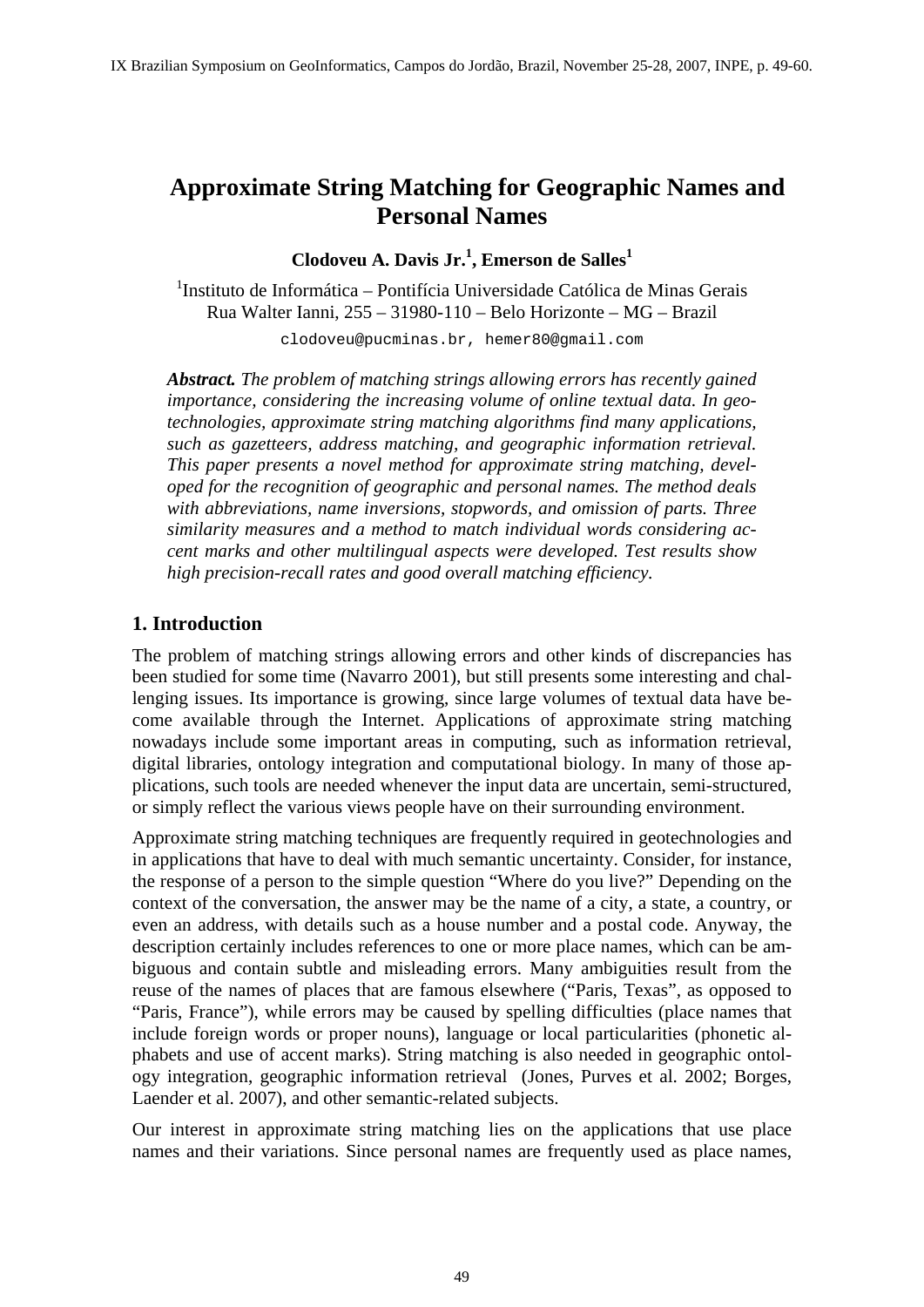our interest extends towards them as well<sup>1</sup>. Research on retrieval of personal names and proper nouns is quite active, with many recent works (Barcala, Vilares et al. 2002; Cohen, Ravikumar et al. 2003; Patman and Thompson 2003; Minkov, Wang et al. 2005; Christen 2006). Previous work on gazetteers (Souza, Davis Jr. et al. 2005), geographic information retrieval (Borges, Laender et al. 2003; Delboni, Borges et al. 2007), geocoding (Davis Jr., Fonseca et al. 2003) and address matching (Davis Jr. and Fonseca 2007) has shown that the use of approximate matching algorithms can be an important asset whenever the input data have been manually fed or obtained directly from natural language text. This work, therefore, presents string matching techniques that seek better results and more flexibility when dealing with geographic and personal names.

The remainder of this paper is organized as follows. Section 2 introduces the approximate string matching problem in more detail and discusses existing techniques. Section 3 studies specific aspects of matching personal and geographic names, and presents our approach to the problem. Section 4 shows experimental results. The paper is concluded in Section 5, which also presents some of our priorities for ongoing work.

# **2. Problem statement and related work**

 $\overline{a}$ 

The problem of approximate string matching is a traditional one in computer science. For recent surveys of initiatives on this subject, see (Navarro 2001) and (Christen 2006). In an informal way, approximate string matching corresponds to finding out if a given string *S* matches a pattern *P*, within a given similarity threshold  $\delta$ . This threshold can be given as a maximum number of allowable errors, or as a normalized measure, a number between 0 and 1, with 0 meaning a mismatch and 1 meaning an exact match.

Since we are interested in personal and geographic names, our review of related work pays more attention to techniques that work better when both the string and the pattern are short. Some approximate string matching techniques and algorithms are more suited to seek the presence of a short pattern in a (presumably long) text. Given the objective of this paper, we will not discuss this variation further. However, we only point out that this kind of matching is important for geographic information retrieval, in algorithms that try to determine the geographic context in a natural-language text, based on landmark names and on expressions that indicate locality (Borges, Laender et al. 2007).

More formally, approximate string matching can be stated as in Definition 1.

*Definition 1. Let S and P be strings of characters, i.e. sequences of symbols from a finite alphabet* Σ*. P is called the pattern, against which S will be compared. We say that S matches P when*  $f(S, P) < \delta$ , where  $f : \Sigma \times \Sigma \rightarrow [0,1]$  *is a distance function, which quantifies the similarity between S and P and* δ *is a similarity threshold.* 

In other words, *f* indicates how close *S* is from *P*. Several metrics have been proposed for the similarity, depending on the algorithm (Cohen, Ravikumar et al. 2003).

There are two main types of approximate matching techniques: *phonetic matching* and *pattern matching*. Phonetic matching considers the similarity of letters in a string as to the usual sounds they produce in English, and generates a code from any given word. In

 $1$  An assessment of the street names catalog for the city of Belo Horizonte, Brazil, showed that about 67% of the names have more than one word. Of those, about 65% are references to personal names.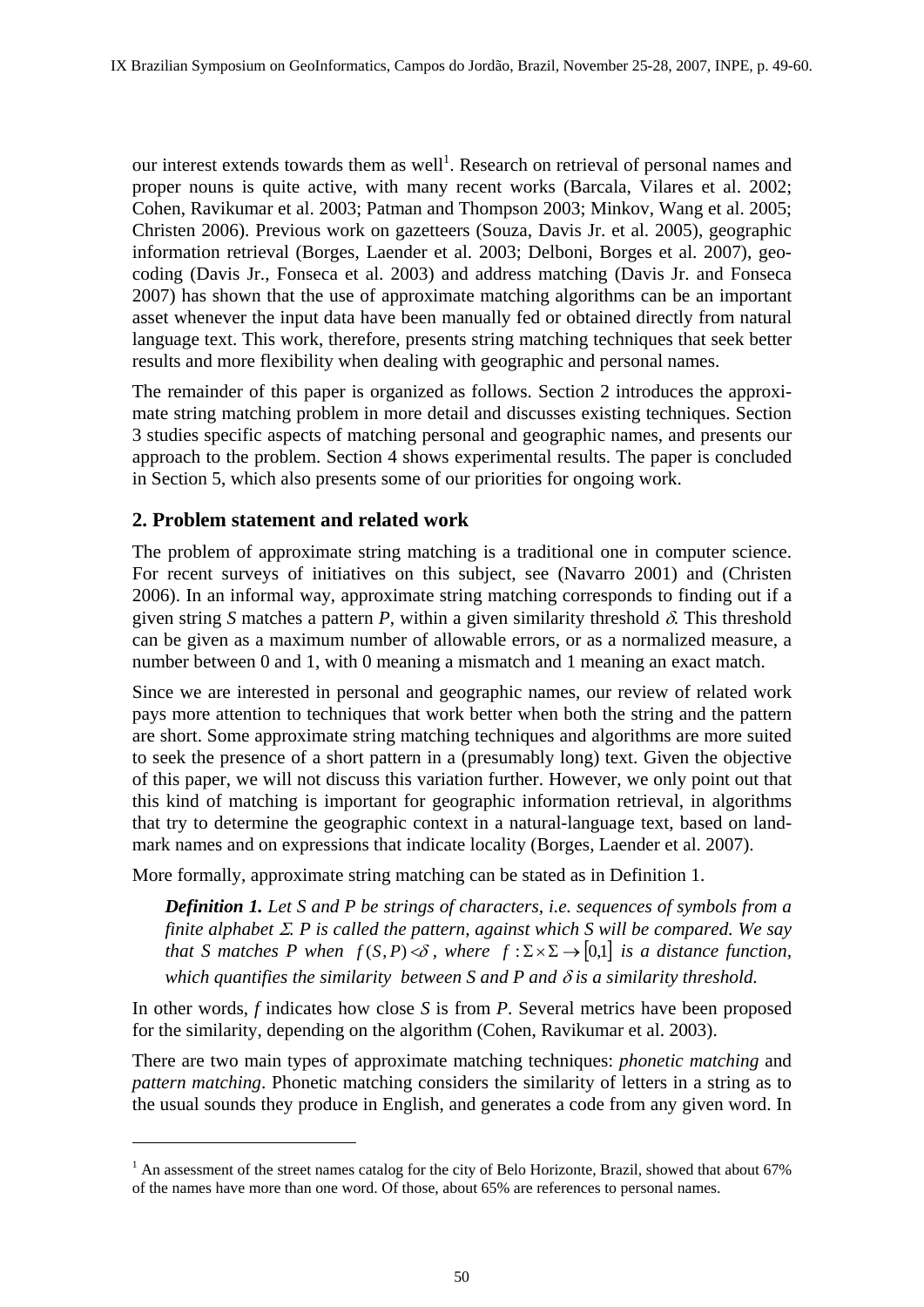general, similarly sounding words produce equal codes, but subtle spelling differences can keep phonetic matching from identifying many similarities. With these and other limitations, some studies (Zobel and Dart 1995; Christen 2006) have shown that phonetic matching is systematically outperformed by pattern matching techniques as to its matching efficiency, even though phonetic methods tend to run faster. There are also hybrid methods, combining string distance measures and probabilistic interpretations of pattern matching results (Pfeifer, Poersch et al. 1996; Cohen, Ravikumar et al. 2003).

Pattern matching relies on comparing characters from each string, to detect points in common and to quantify their similarity based on that. Some of the most important pattern matching techniques are based on edit distance. One of such techniques (Levenshtein 1965) determines the total number of operations (insertions, deletions, or substitutions) required to transform *S* into *P*. This number is called the *edit distance* or the *Levenshtein distance* (*LD*) between *S* and *P*. Considering that each operation has a cost of 1, similarity can be calculated as

$$
f_{LD}(S, P) = 1.0 - \frac{LD(S, P)}{\max(|S|, |P|)}
$$
(1)

Variations of LD consider the transposition of characters as another operation, with unit cost, or costs that depend on similarity criteria applied to individual characters (Navarro 2001). For instance, for optical character recognition, the comparison between similar letters such as "i" and "l" can have a lower cost. For manual input, a lower substitution cost can be assigned to pairs of letters that are adjacent on the keyboard.

The Levenshtein edit distance algorithm is usually implemented using a matrix  $L[S+1, |P|+1]$  of integers, filled out in a row-wise traversal to the right, as in Eq. 2:

$$
L_{i,j} = \begin{cases} L_{i,0} = i \\ L_{0,j} = j \\ \text{if } \_S_i = P_j \_ \text{then } \_L_{i,j} = L_{i-1,j-1} \\ \text{if } \_S_i \neq P_j \_ \text{then } \_L_{i,j} = \min(L_{i-1,j}, L_{i,j-1}, L_{i-1,j-1}) + 1 \end{cases} \tag{2}
$$

As a result,  $LD(S, P) = L_{|S|, |P|}$ . If the "+1" clause at the last row of equation 2 is changed to a function, it is possible to consider varying costs according to the type of operation or to the similarity between pairs of characters.

Another similarity metric, which is not based on an edit distance model, has been proposed by Jaro and later refined by Winkler (Jaro 1995; Winkler 1999). The Jaro-Winkler algorithm is bases on the number of common characters and the order in which they appear, increasing the similarity value in case there is a match on the initial characters of the string. We decided not to use this metric, partly because some works have shown that their results are better suited to matching short strings (for instance, last names) (Cohen, Ravikumar et al. 2003) and because the Levenshtein distance would suit our ideas for multiword strings better. There is, however, an adaptation of the Winkler technique in which all possible permutations of the words in a multiword string are considered (Christen 2006). Our method can deal with inversions, but is able to avoid performing the permutations, as we will show next.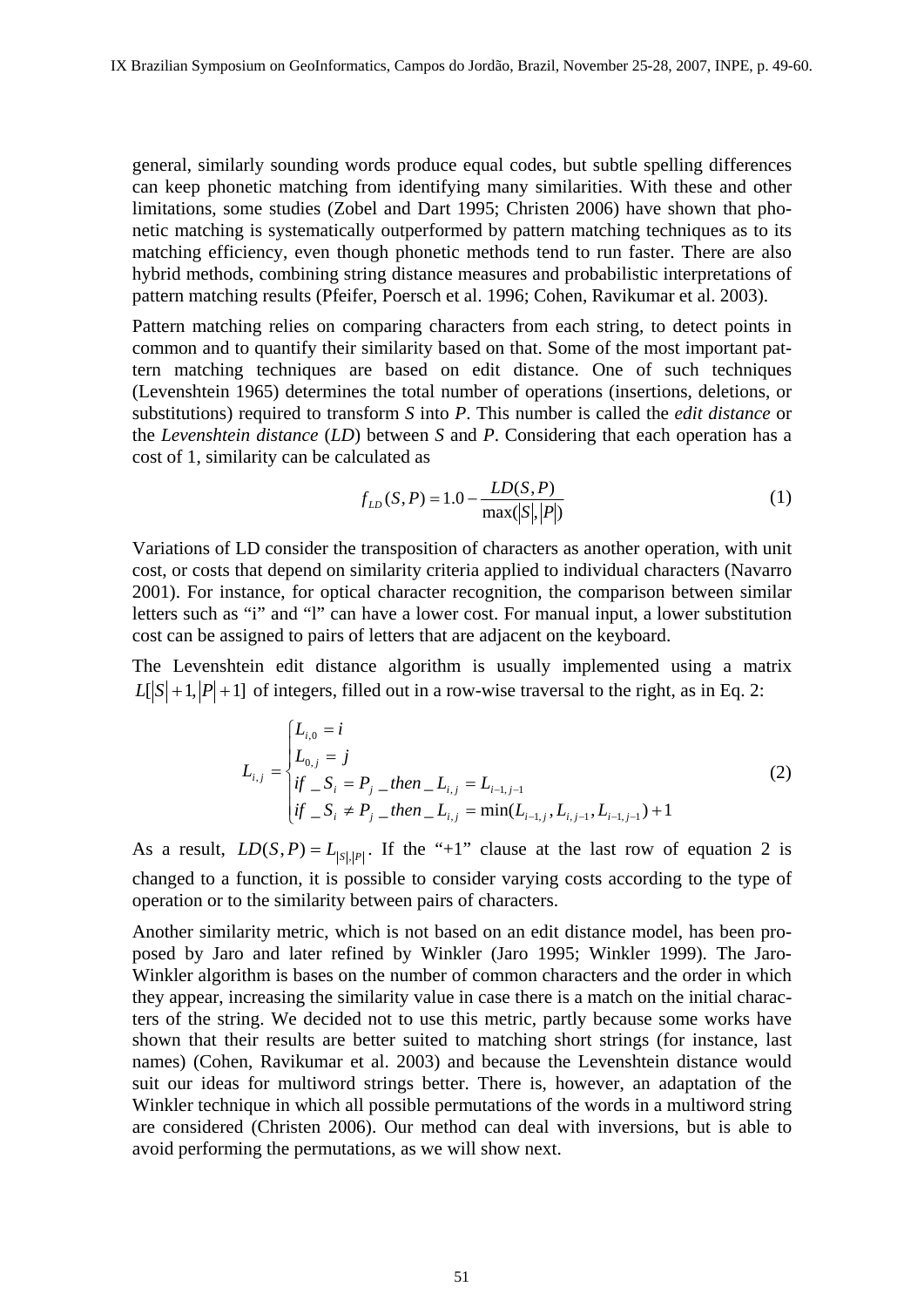# **3. Matching Personal and Geographic Names**

Matching personal or geographic names can be defined as the process of determining, within a given level of certainty, whether two strings correspond to the same person or place. Matching names is a challenging task, mainly because of spelling variations and some widely used practices, such as abbreviation. This is further complicated by the adoption of different ordering and by the varying importance assigned to parts of the name, based on cultural differences (Patman and Thompson 2003). Such variations usually keep exact matches from being effective. Spelling variations are common in personal names, both in given names and surnames, as well as in cross-language adaptations of place names. For instance, London is referred to as "Londres" in Portuguese, while "Lisboa" is referred to as "Lisbon" in English. Spelling variations also arise from the transliteration of words and names from different alphabets, as in Chinese, Russian, and other languages, to the Roman alphabet. Another source of variations is the intentional abbreviation and inversion of names, as in the indication of authorship in bibliographic references. In such sources, parts of names are also occasionally omitted.

Spelling variations often cause problems when, for instance, names are dictated over the phone for manual input. Christen (2006) includes both spelling variations and manual input among the primary sources of errors in personal names. Errors on common words can be detected using a dictionary, but detecting errors on names requires a different approach. In spite of spelling and presentation format difficulties, personal names are frequently used to designate places. Even though we do not have detailed data on that, we suspect, from personal observation in Brazil and abroad, that personal names are present on a large share of urban place names. Naming geographic features after people as a form of homage is an established tradition, hence names such as *Magellan strait*, *Weddell sea*, or *Hudson bay*, and, more recently, names assigned to features in other planets, such as *Tycho crater*, on the Moon, or *Maxwell Montes*, on Venus.

We observe that personal and geographic names share some common characteristics. Words are usually small, ranging from three or four characters up to no more than a hundred characters. Special characters, such as accent marks, are used depending on the language, and sometimes are omitted. Abbreviations are common, mostly on middle names. Words can occasionally be inverted or even omitted. Stopwords (such as "of" in English, or "de" in Portuguese) are often present in full names, but are frequently omitted in practice. Titles or professional descriptions are used along with personal names, usually preceding them (as in "Presidente Kubitschek"), and titles can also be abbreviated ("Pres. Vargas"). Such observations are mostly from practice, but we have been able to confirm most of them during our experiments on preliminary test data.

In the next section, we will present our approach to matching personal and geographic names, in which we address all of the above characteristics, by adapting existing techniques and adding heuristics of our own.

### **3.1 Matching single words**

For single words matching, we implemented a variation of the Levenshtein edit distance method. Two word strings are considered to match if their similarity measure *f* is greater than a threshold  $\delta$  (Eq. 1). We can determine whether this similarity can be reached using two pre-tests in sequence. If the difference in length of *S* and *P* exceeds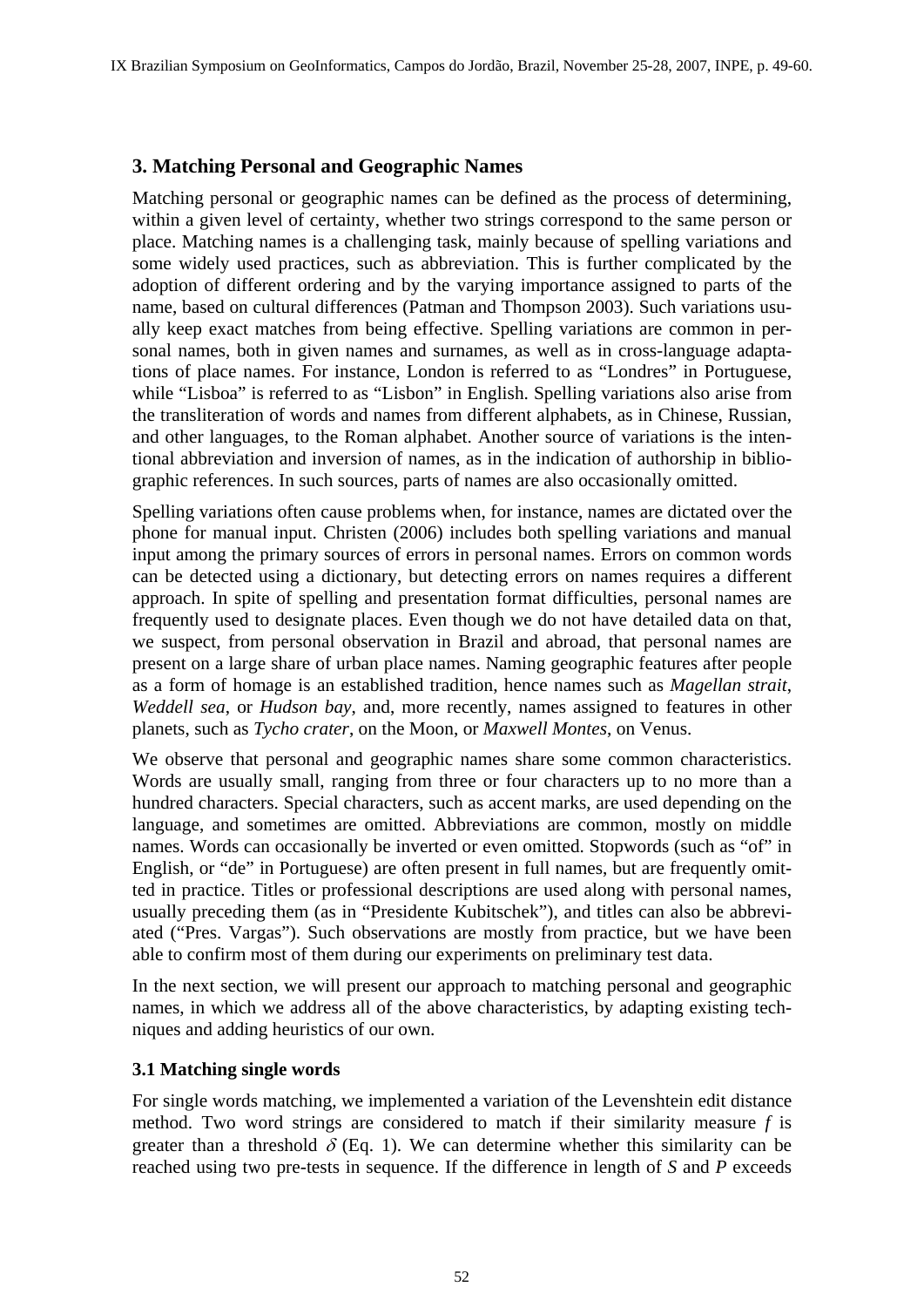the allowed number of errors, no further comparison is necessary, and *S* cannot match *P*. In other words, if  $abs(|S| - |P|)/max(|S|, |P|) > 1.0 - \delta$  there is a mismatch on the basis of the *length test*. The other test is based on the *bag distance* (Bartolini, Ciaccia et al. 2002), a linear-time test that generates a lower bound for the edit distance. If we put together two sets of individual characters, *X* and *Y*, each of which formed with the character from *S* and *P*, respectively, then  $bag(S, P) = max(|X - Y|, |Y - X|)$ , where the minus sign indicates the set difference operation. It has been shown that  $bag(S, P) \leq LD(S, P)$ , and therefore we can discard the possibility of a match whenever  $bag(S, P)/max(|S, |P|) > 1.0 - \delta$  (*bag test*) (Bartolini, Ciaccia et al. 2002). The bag test allows us to discard mismatches before determining the actual edit distance at a much higher computational cost, as shown next.

Our variation of the Levenshtein edit distance calculation consists in incorporating a practical scheme for matching accent-marked letters and special characters. Characters are organized into groups, so that characters belonging to the same group are considered to match, as formally described in Definition 2.

*Definition 2. Let c<sub>1</sub> and c<sub>2</sub> be two characters from the alphabet*  $\Sigma$ *, and let g<sub>1</sub>, g<sub>2</sub>, ..., g<sub>n</sub>* be *n* sets of at least 1 character, in which  $g_i \cap g_j = \emptyset$ ,  $\forall i \neq j$ . We say that  $c_1$ matches  $c_2$  under  $g_i$  when there is a group  $g_i$  which contains both  $c_1$  and  $c_2$ , i.e.,

 $c_1 \equiv c_2 \Leftrightarrow g_i \supset \{c_1, c_2\}$ 

Thus, equivalent characters are organized into groups, as shown in Table 1. This strategy allows us to prepare several sets of groups, according to the requirements of a matching effort and the characteristics of source and pattern data. For instance, casesensitive groups, phonetic groups, or accent-mark-sensitive groups can be prepared and used with no code modification. Figure 1 shows examples of case- and accent-marksensitive (a) and insensitive (b) matching using the Levenshtein matrix, in the comparison of the names of two Brazilian cities, Paranaguá (PR) and Paranapuã (SP).



#### **Table 1 - Groups of characters**

**Figure 1 - Accent-mark-insensitive (a) and sensitive (b) edit distance**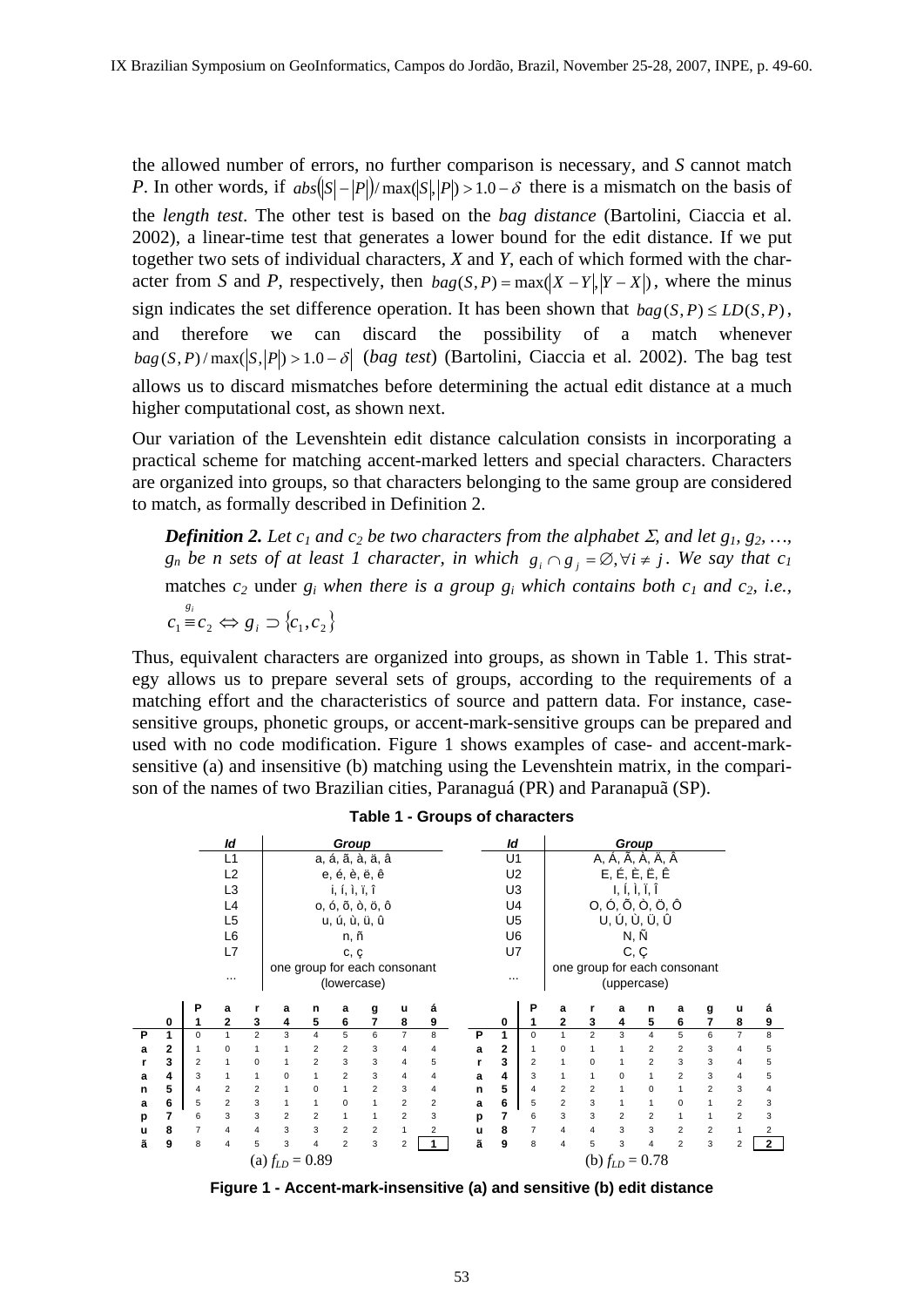In the definition of the groups and in the implementation, we used the Unicode standard set of characters. Notice that most information retrieval and text mining efforts usually pre-process the input strings, eliminating uppercase characters, accent marks and other special characters. We decided not to do so, since uppercase is often used as a way to distinguish proper nouns, and since accent marks can be decisive in determining a match, depending on the language.

One possible difficulty in using our method is the determination of the similarity threshold  $\delta$ . We can understand more easily how to choose a value for  $\delta$  if we think in terms of number of allowable errors. Considering *S* and *P* to have the same length, the maximum (integer) number of allowable errors is equivalent to  $|(1.0 - \delta) \cdot |S||$ . In order illustrate that, we performed a frequency distribution analysis of word lengths in a data set containing 9,222 personal names, extracted from BDBComp (Brazilian Digital Library on Computing)<sup>2</sup>. After separating 26,924 words from names, we observe that most names have between two and four words. Almost 75% of them have between 4 and 9 characters (Table 2). The large number of 1-character words reflects the use of abbreviations in BDBComp. Therefore, using a threshold  $\delta = 0.75$ , it means we allow for a maximum of one error in a 4- to 7-letter word, and 2 errors for a 8- to 11-letter word. This threshold seems adequate for personal names, and is left here as a suggestion. In our method for multiword matching, presented in the next section, this threshold applies to individual words taken separately, not to the full string.

**Table 2 – Frequency distribution of BDBComp name lengths and number of words** 

| Length         | # names | %     | # words      | #names | ℅      |
|----------------|---------|-------|--------------|--------|--------|
| 1              | 4383    | 16,3  | 2            | 3894   | 42,2%  |
| 2              | 1377    | 5,1   | 3            | 2922   | 31,7%  |
| 3              | 469     | 1,7   | 4            | 1760   | 19,1%  |
| $\overline{4}$ | 2080    | 7,7   | 5            | 553    | 6,0%   |
| 5              | 4688    | 17,4  | 6            | 81     | 0,9%   |
| 6              | 4727    | 17,6  | 7            | 11     | 0,1%   |
| 7              | 4638    | 17,2  | 8            | 1      | 0,0%   |
| 8              | 2587    | 9,6   | <b>TOTAL</b> | 9222   | 100,0% |
| 9              | 1281    | 4,8   |              |        |        |
| 10             | 426     | 1,6   |              |        |        |
| 11             | 182     | 0,7   |              |        |        |
| 12             | 52      | 0,2   |              |        |        |
| 13             | 19      | 0,1   |              |        |        |
| 14             | 8       | 0,0   |              |        |        |
| 15             | 7       | 0,0   |              |        |        |
| <b>TOTAL</b>   | 26924   | 100,0 |              |        |        |

### **3.2 Matching multiword strings**

The first step for matching multiword strings is dividing them into words, using whitespace characters as delimiters, such as blanks, hyphens and other symbols. Points are preserved as the last character in the preceding word, since they can indicate abbreviations. We can also opt to preserve or to eliminate stopwords. Stopwords constitute another way to differentiate between very similar names, and therefore we prefer to preserve them in most situations. However, some sources intentionally leave them out, as in the case of names in bibliographic references, so our implementation allows treating or discarding stopwords as an option. Our matching strategy then proceeds in four phases: (1) checking for standard abbreviations, (2) checking for non-standard abbreviations, (3) word-by-word matching and (4) verifying inversions.

 $\overline{a}$ 

 $2$  http://www.lbd.dcc.ufmg.br/bdbcomp/bdbcomp.jsp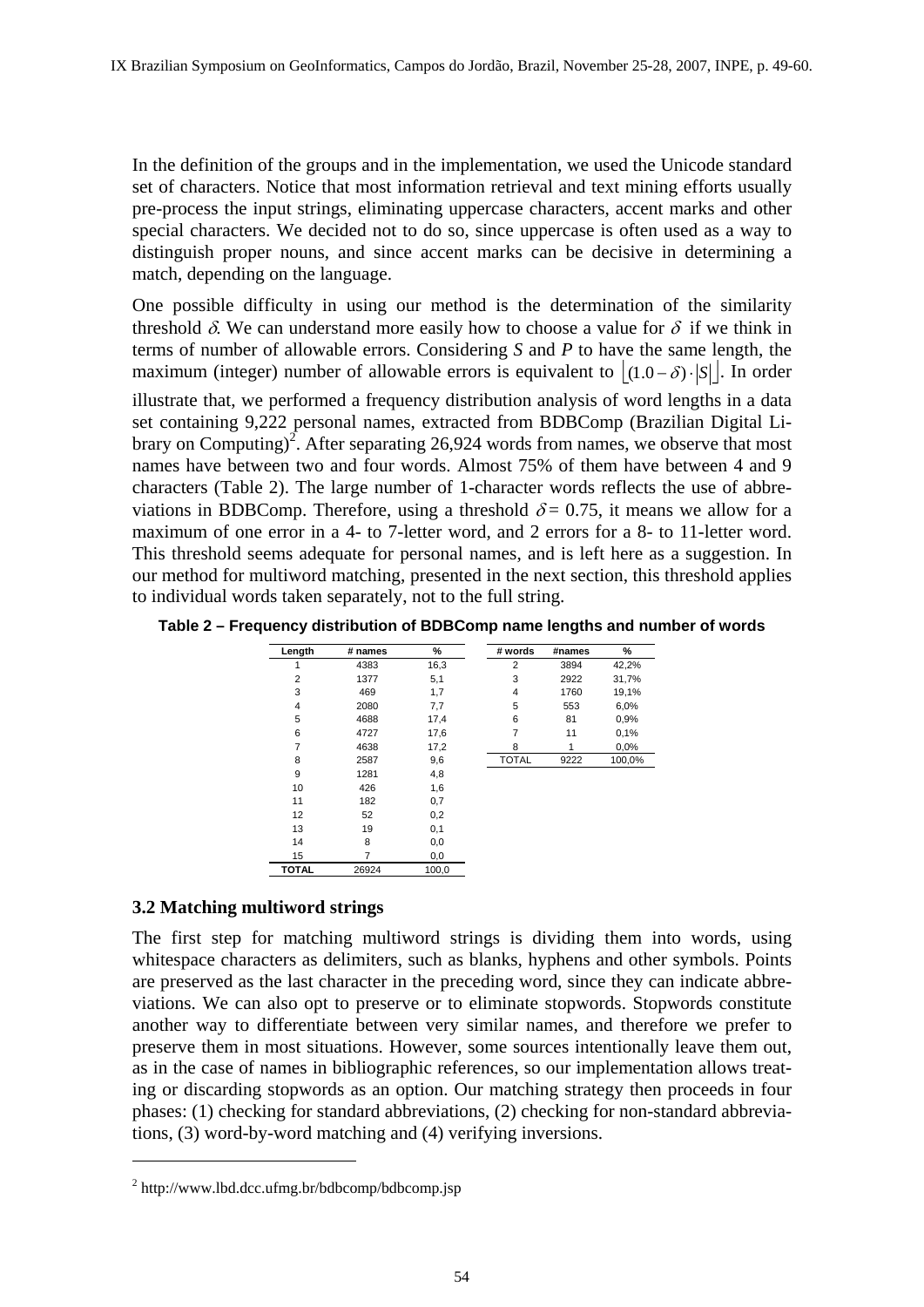First, each word in the string is tested against a list of known abbreviations. The list contains pairs of the type <*abb*, *val*>, where *abb* is the standard abbreviation (for instance, "Pres"), and *val* is its meaning, spelled completely (as in "President"). If an *exact* match is found between a word in *S* and an abbreviation from the list, it is replaced by its full spelling. Our intention is to expand abbreviated titles, which are quite common preceding personal names and in some kinds of place names, to their full description. We do not expect to find many false matches, i.e., words that coincide with standard abbreviations but have a meaning of their own (as in someone whose name is "Pres"). The possibility of such coincidences should be assessed by the user, who could then leave conflicting abbreviations out of the list.

Next, non-standard abbreviations are verified. Candidates are 1-character capitalized words and words that end with a point. Such abbreviations are compared to each word in the pattern, and a similarity measure is then calculated as the number of matching characters of the abbreviation *S*[*i*] divided by the number of characters in the candidate word from the pattern  $P[i]$ , where  $X[k]$  denotes the  $k^{th}$  word of string  $X$  (Eq. 3).

$$
f_{NSA}(S[i], P[j]) = \frac{|S[i]|}{|P[j]|}
$$
 (3)

Unless the similarity threshold is set too low, any non-standard abbreviations in *S* will not find a match with regular names. We assume, heuristically, that the abbreviation has been used in order to save space or typing effort; therefore, we expect a large difference in size between the abbreviated word and its expected match in the pattern. On the other hand, it is likely that a non-standard abbreviation will reproduce the first characters from the corresponding word. We consider this case to be a match if all the characters in the abbreviated word are *equal* (i.e., no approximation is allowed) to the same number of characters at the beginning of the pattern word, which is where the characters that form an abbreviation are usually taken from. Even though in most cases name abbreviations involve simply an initial, with this heuristic we expect to be able to match unusual abbreviations or abbreviations that have been left out of the standard list.

In the third stage, we perform word-by-word matching, using a strategy that is similar to LD calculation (Eq. 2), modified to allow for inversions and to provide a similarity measure. Our matching algorithm uses a matrix  $W[S]_{w}$ ,  $P|_{w}$ , where  $|X|_{w}$  denotes the number of words in string X. The matrix is filled out in a row-wise traversal to the right, making  $W_{i,j} = f_{LD}(S[i], P[j])$  if  $S[i]$  is a regular name, or  $W_{i,j} = f_{NSA}(S[i], P[j])$ , if  $S[i]$  is a non-standard abbreviation. The value of  $f_{LD}$  is determined using the process described in the previous section. When *S*[*i*] is a name, after each row *i* is complete, we identify the column *j* at which the value of the similarity function is maximum. If this value exceeds the similarity threshold  $\delta$ , a match exists between *S*[*i*] and *P*[*j*]. For the processing of the next row, the word *P*[ *j*] is left out of the similarity comparisons if the match was exact. At the end of the process, we select the best match for each word in the pattern, considering a valid match only when (1) the similarity threshold has been reached, or (2) there is a match with a non-standard abbreviation.

Denoting as  $\nu$  the number of matching words, we propose three similarity measures for multiword string matching. The first,  $f_{MW}$ , is calculated dividing the sum of the similarity values found for each matching word by the number of matching words, giving an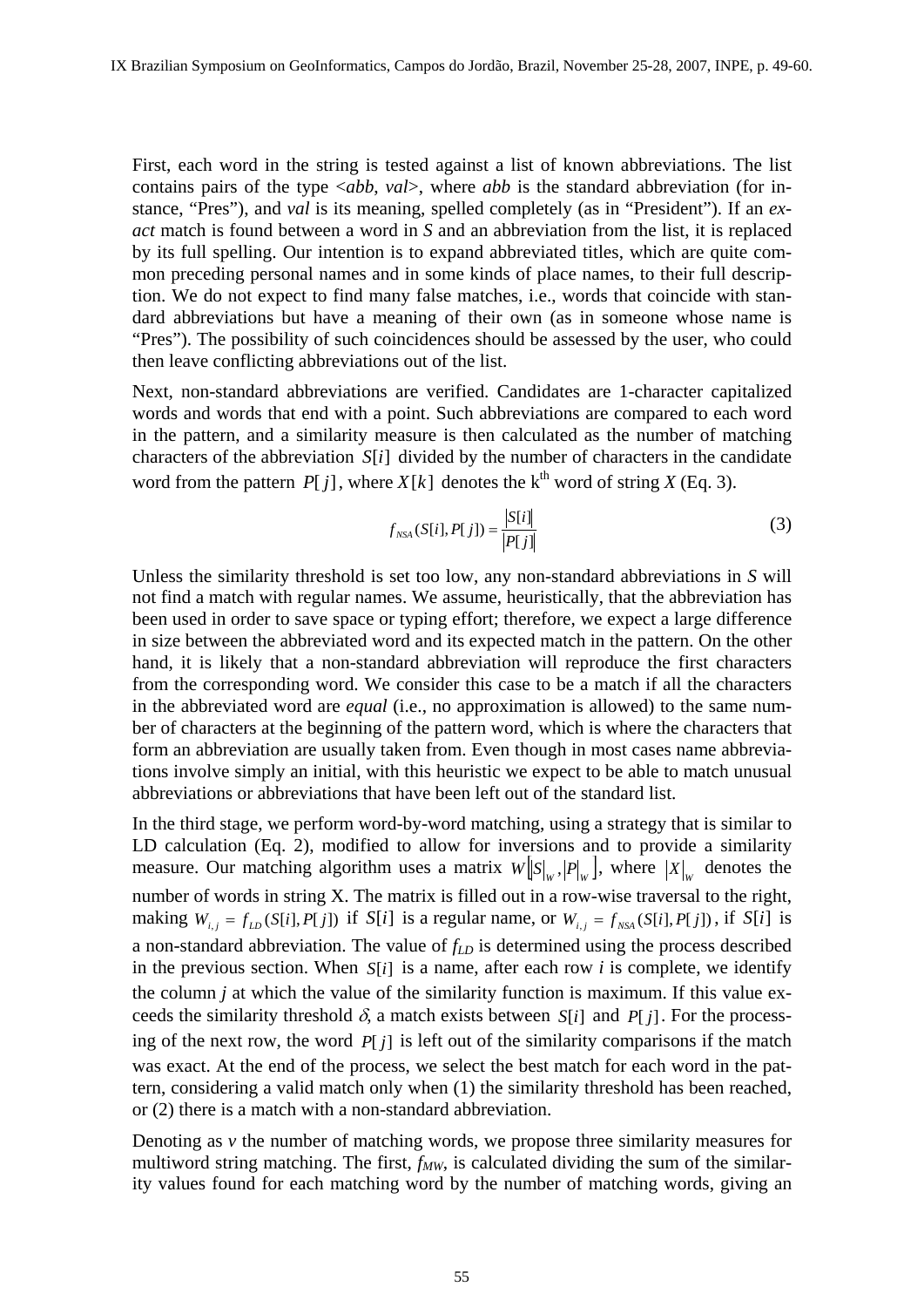idea about the average similarity of words in each string  $(Eq. 4)$ . The second,  $f_{VM}$  indicates the fraction of the words from the pattern for which a match has been found (Eq. 5). The third measure, *fINV*, indicates the occurrence of inversions, and is calculated as follows. The order in which words from the string match words from the pattern is generated and analyzed, counting the number of times in which the sequence is broken. The *f<sub>INV</sub>* similarity is then calculated by establishing a penalty for each inversion, corresponding to the number of inversions  $(n<sub>I</sub>)$  divided by the number of matching words (Eq. 6).

$$
f_{MW}(S, P) = \frac{\sum_{j=1}^{|P|_W} \left[ \max_{i=1}^{|S|_W} (f_{LD}(S[i], P[j]), f_{NSA}(S[i], P[j])) \right]}{v}
$$
(4)

$$
f_{VM}(S, P) = \frac{v}{\max(|S|_{W}, |P|_{W})}
$$
 (5)

$$
f_{\text{INV}}(S, P) = 1.0 - \frac{n_I}{v} \tag{6}
$$

The similarity values can be used separately or combined with a weighted average. Weights are assigned according to the characteristics of the matching effort. For instance, when matching full names to bibliographic references, inversions are expected, so the inversion index can receive a lower weight than the other two measures. Equation 7 shows the calculation of the overall similarity f, where  $w_{MW}$ ,  $w_{VM}$ , and  $w_{INV}$  are respectively the weights for word, valid matches, and inversions, and  $w_{MW} + w_{VM} + w_{INV} = 1$ .

$$
f(S, P) = w_{MW} f_{MW}(S, P) + w_{VM} f_{VM}(S, P) + w_{INV} f_{INV}(S, P)
$$
(7)

Figure 2 shows the comparison of two names, considering  $\delta = 0.75$ , case- and accentmark-sensitivity. In the first row, the only the first words match, with a similarity of 0.857 (one error in seven characters). The other words from the pattern do not match the first word from the string; a similarity measure does not have to be calculated, since the comparisons fail either the length test or the bag test. Further comparisons only have to be made on "Antônio", first word from the pattern, if an exact match has not been found. In the second row, "C." is a non-standard abbreviation, and is compared against each word from the pattern. A match occurs with "Carlos", for which "C." is a possible initial. However, "Carlos" is not taken out of future comparisons, since a better match can occur with some other word. In the remaining two rows, the edit distance has to be calculated only twice. Since all words from the pattern found a match,  $f_{VM} = 1.0$ , and  $f_{MW}$  $= 0.706$ , the average of the values in bold in Figure 2. Matches are in order (1<2<3<4), so  $f_{INV} = 1.0$  also.

|                                                                                       | <b>Antônio</b> | <b>Carlos</b> | de    | <b>Souza</b> |
|---------------------------------------------------------------------------------------|----------------|---------------|-------|--------------|
| <b>Antonio</b>                                                                        | 0.857          | $\star$       | $**$  |              |
| υ.                                                                                    | $***$          | 0.167         | 0.000 | 0.000        |
| de                                                                                    | $***$          | $***$         | 1.000 | $***$        |
| <b>Sousa</b>                                                                          | $\star$        | ÷             | $***$ | 0.800        |
| (*) discarded: bag test; (**) discarded: length test; (***) discarded: previous match |                |               |       |              |

**Figure 2 -- Multiword string matching example** 

Figure 3 shows a similar example. The value for  $f_{MW}$  is 0.664, indicating a penalty for the unmatched second name. The value for  $f_{VM}$  is now 0.75, for three matches out of four words. No inversions are found  $(1<3<4)$ , so  $f_{INV} = 1.0$ .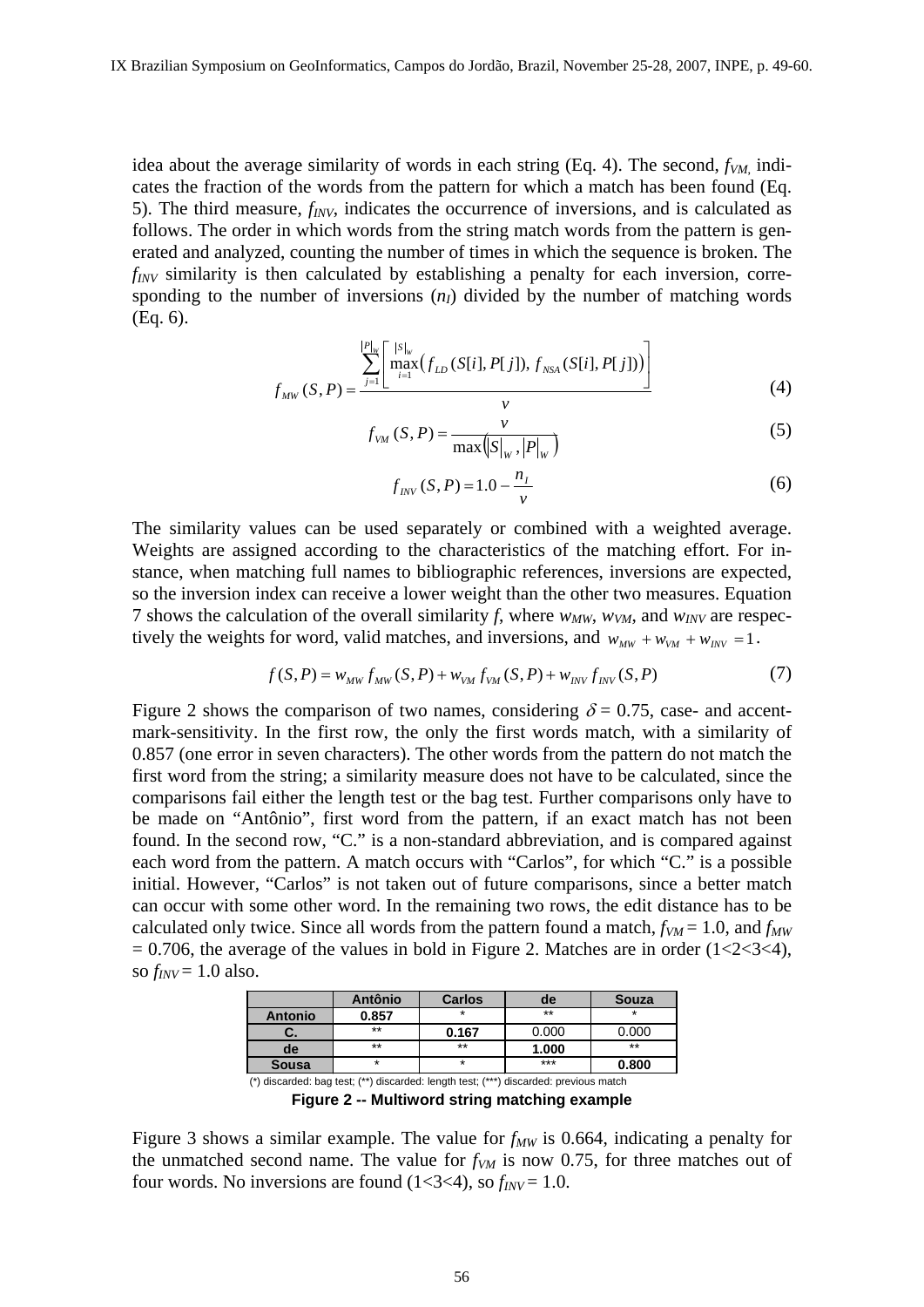|                                                                 | <b>Antônio</b>                                                                  | <b>Carlos</b>                                                                   | de    | <b>Souza</b> |
|-----------------------------------------------------------------|---------------------------------------------------------------------------------|---------------------------------------------------------------------------------|-------|--------------|
| <b>Antonio</b>                                                  | 0.857                                                                           |                                                                                 | $**$  | $\star$      |
| <b>Coelho</b>                                                   | $\star$                                                                         |                                                                                 | $***$ | *            |
| de                                                              | $***$                                                                           | $***$                                                                           | 1.000 | $***$        |
| <b>Sousa</b>                                                    | *                                                                               | *                                                                               | $***$ | 0.800        |
| the contract of the contract of the contract of the contract of | the contract of the contract of the contract of the contract of the contract of | the contract of the contract of the contract of the contract of the contract of |       |              |

(\*) discarded: bag test; (\*\*) discarded: length test; (\*\*\*) discarded: previous match **Figure 3 – Another multiword string matching example** 

Figure 4 shows an example in which stopwords have been omitted from the string, but are present on the pattern. There are also inversions, as in a bibliographic citation. The value of  $f_{MW}$  is 0.278, a low value caused by the uncertainty associated with the matching of the initials. Since there are again three matches in four words,  $f_{VM}$  is 0.75. One inversion is found  $(4>1<3)$ , so  $f_{INV} = 0.67$ .

|                                                                                       | <b>Antônio</b> | <b>Carlos</b> | de    | <b>Souza</b> |
|---------------------------------------------------------------------------------------|----------------|---------------|-------|--------------|
| <b>Sousa</b>                                                                          | **             | $\star$       | $**$  | 0.800        |
| Α.                                                                                    | 0.143          | 0.000         | 0.000 | **           |
| U.                                                                                    | 0.000          | 0.167         | 0.000 | 0.000        |
| (*) discarded: bag test; (**) discarded: length test; (***) discarded: previous match |                |               |       |              |

**Figure 4 -- Matching with inversions** 

Similarity values can be used to rank the strings against the pattern, either individually or by combining the measures, as in Equation 7. Table 3 shows the overall similarity values for the three examples, considering equal weights for  $w_{MW}$ ,  $w_{V}$  and  $w_{INV}$ .

**Table 3 – Similarity values compared** 

|                         | J MW  | l vm  | J INV |       |
|-------------------------|-------|-------|-------|-------|
| Antonio C. de Sousa     | 0.706 | 1.000 | 1.000 | 0.902 |
| Antonio Coelho de Sousa | 0.664 | 0.750 | 1.000 | 0.805 |
| Sousa, A. C.            | 0.278 | 0.750 | 0.670 | 0.566 |

### **4. Experimental results**

 $\overline{a}$ 

We performed two experiments to assess the efficiency of the proposed method. One compared a bibliographic database to a list of personal names from a Web page, and the other compared manually input street names to an official thoroughfare catalog.

#### **4.1 First experiment: personal names**

A list of 85 personal names of Brazilian researchers on Computer Science has been extracted from a Web page in which the results of a grant bid (Edital  $01/2007^3$ ) were published. Names from this list were compared against 9,222 author names from the already mentioned Brazilian Digital Library on Computing (BDBComp), which currently holds data on over 5,200 works published in national journals or conferences. Since both sources contain names of people from the same research community, we expected many matches, i.e., people that received a grant would probably have some paper published in a Brazilian journal or conference. Since CNPq names probably came from the Brazilian national curriculum vitae database, we expected full correctness, because names are ultimately input by the researchers themselves. Manual inspection showed

<sup>3</sup> http://efomento.cnpq.br/efomento/divulgacao/divulgacaoResultados.do?metodo=propostas &codigoLinhaFomento=58&seqChamada=17&idComite=CC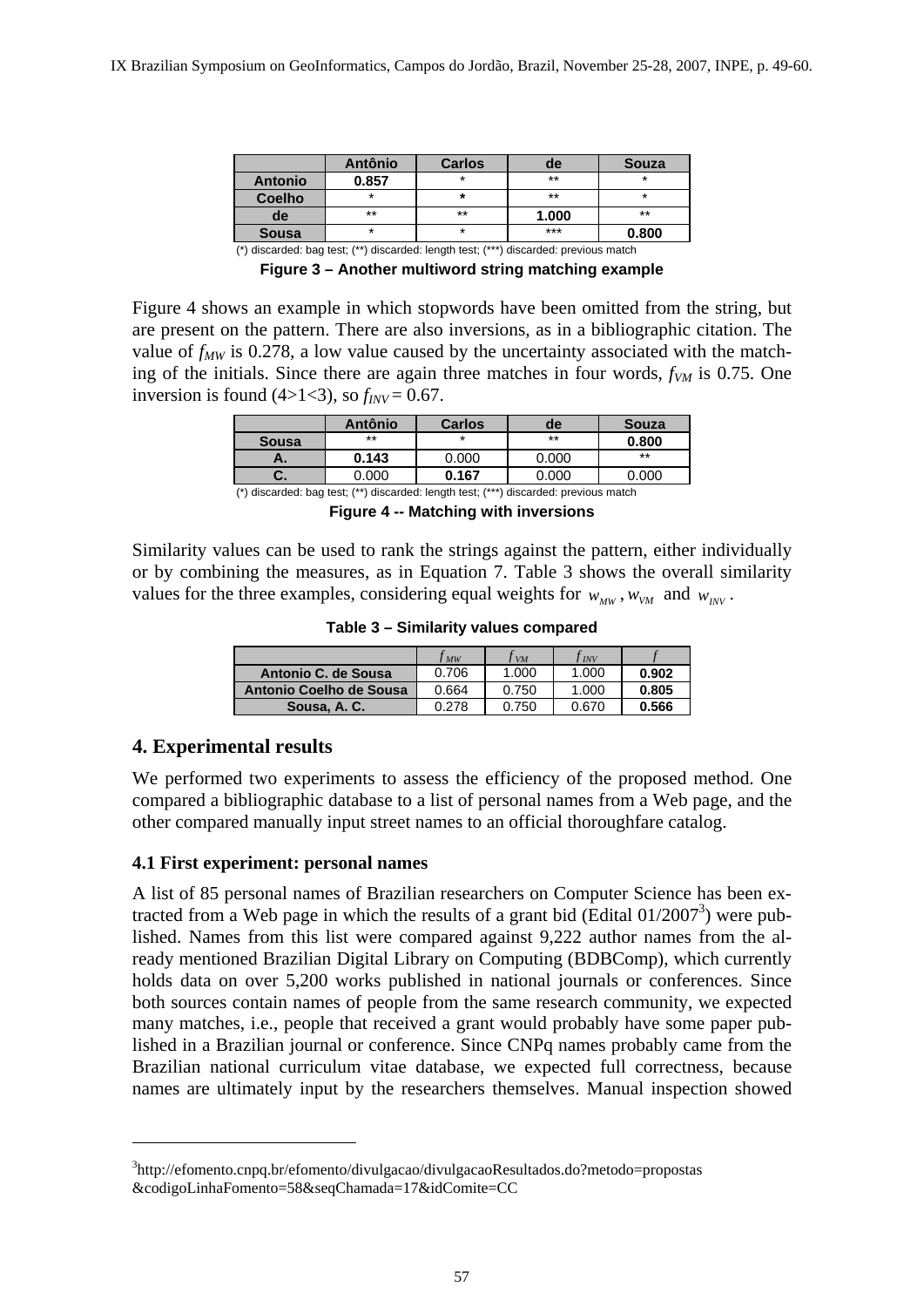several minor and possibly intentional accent mark oversights, but no abbreviations. In BDBComp, however, abbreviations are common, since it is a bibliographic database.

CNPq names were matched against BDBComp names under the following setup: (1) inversions were not considered  $(f_{INV} = 1.0$  in all comparisons), (2) stopwords, accentmark- and case-sensitivity were enabled, and (3)  $\delta = 0.85$ . An overall similarity value  $f(S, P)$  was calculated as the simple mean of  $f_{MW}$ ,  $f_{VM}$  and  $f_{INV}$ . Matches found were then manually checked for false positives and false negatives. Results were summarized using the precision and recall metrics from Information Retrieval (Baeza-Yates and Ribeiro-Neto 1999). Figure 5 shows a precision-recall graphic with *f(S, P)* varying from 0.70 to 1.00. Precision indicates the percentage of correct matches within all matches obtained, while recall indicates the percentage of expected matches that was achieved by the method. Notice that, as the threshold increases, precision rises (i.e., only closer matches are accepted), but recall drops.



| f(S, P)   | <b>Precision</b> | Recall |
|-----------|------------------|--------|
| threshold | (%)              | (%)    |
| 0,70      | 97,3             | 93,4   |
| 0,75      | 98,6             | 92,1   |
| 0,80      | 98,5             | 84,2   |
| 0,85      | 100,0            | 77,6   |
| 0.90      | 100,0            | 72,0   |
| 0,95      | 100,0            | 67,1   |
| 1,00      | 100,0            | 67,1   |

**Figure 5 - Precision/recall results** 

Considering *f(S, P)* as a similarity measure, we allowed as many matches names within BDBComp as possible, within the threshold. With this, in most cases multiple matches were obtained. In the lower threshold experiments, some names correctly matched as many as seven BDBComp names, indicating the occurrence of many spelling and abbreviation variations of the same person's name in BDBComp. Figure 6 shows the variation of the average number of correct and incorrect matches per CNPq name. These results indicate that our method could be used to cluster variations of the same name in BDBComp, thus improving the results of author queries to the digital library.

| f(S, P)   |                |                  |
|-----------|----------------|------------------|
| threshold | <b>Correct</b> | <b>Incorrect</b> |
| 0,70      | 2,77           | 0.89             |
| 0.75      | 2,77           | 0,41             |
| 0,80      | 2,38           | 0,05             |
| 0.85      | 2,08           | 0,00             |
| 0.90      | 1,69           | 0,00             |
| 0,95      | 1,22           | 0,00             |
| 1.00      | 1.20           | 0.00             |

**Figure 6 – Average number of correct and incorrect matches per name**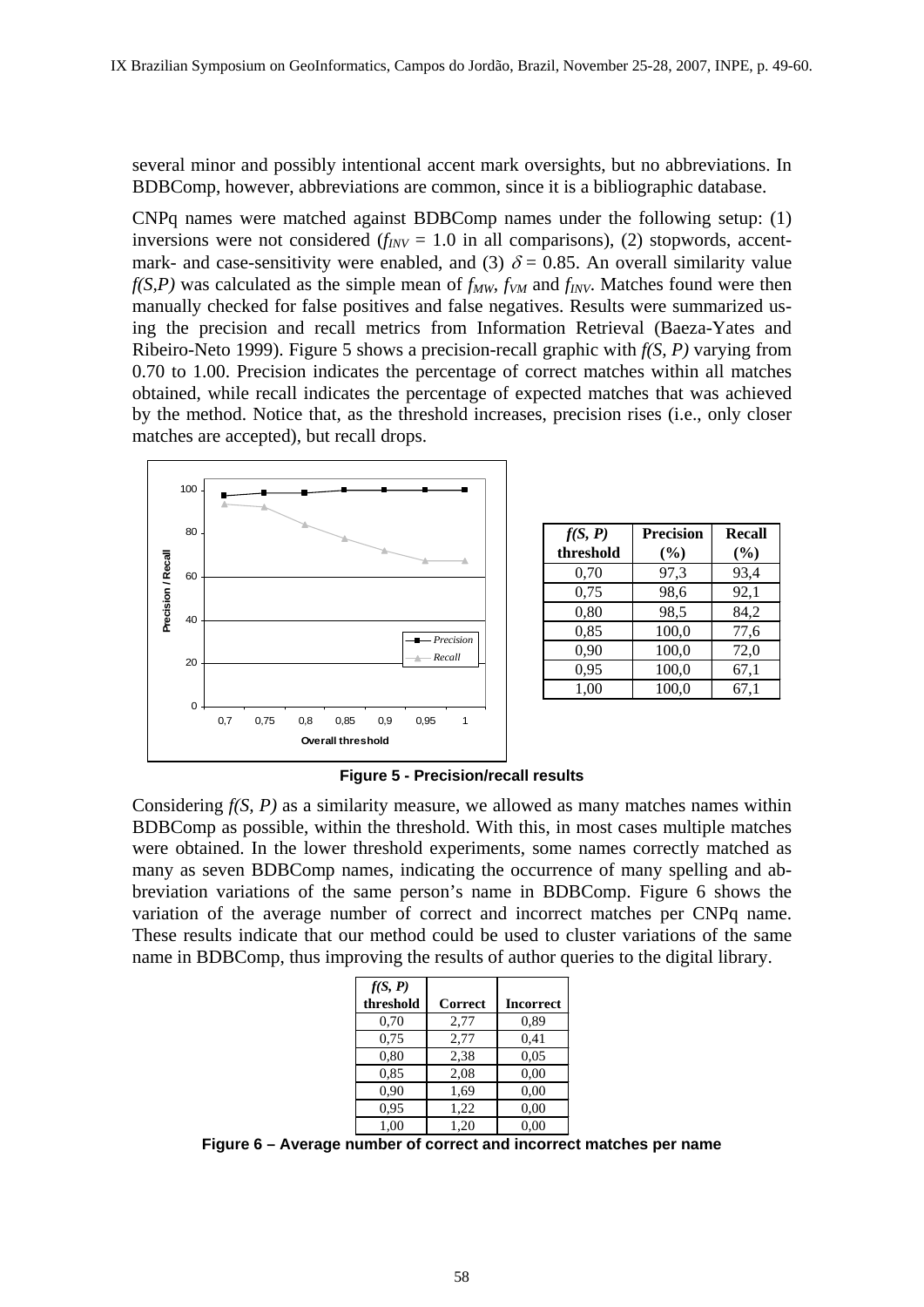#### **4.2 Second experiment: geographic names**

In a second experiment, we compared a set of a hundred street names against Belo Horizonte's official thoroughfare catalog. The street names were randomly selected from a list of 4,700 manually typed records, as part of a data collection effort. Street names from the list included many problems for geographic name matching, such as abbreviations, omission of parts, and misspellings. All selected street names and were manually geocoded by technicians from PRODABEL, the municipal IT company, who have much experience with local place names. They were allowed to use other data to resolve ambiguities manually. As a result, 87 of the 100 street names were recognized, while the remaining 13 either were unrecognizable, or from nearby cities.

Street names were then matched against the thoroughfare catalog using our method, with case- and accent-mark insensitiveness, stopwords and abbreviations considered, inversions allowed, and  $\delta = 0.85$ . We used the full street name string, including the thoroughfare type ("Rua", "R.", "Av.", and so on). Under these parameters, 62 of the 87 names were matched correctly, and only 4 were incorrect matches. We achieved a precision of 94% and a recall of 71%, which is similar to the results in Figure 5, but parsing out the thoroughfare type should lead to better results. However, if we considered only the street name, and allowed for case and accent marks, only 32 correct matches would remain, and the recall rate would drop to 35%. Allowing for approximate word matches, inversions, and abbreviations doubled the recall rate in this experiment.

## **5. Conclusions and future work**

Approximate string matching for personal and geographic names is an important and useful technique, with applications in geographic information science, information retrieval, and other areas. We are particularly interested in using the proposed method for multilingual gazetteers, geocoding, geographic information retrieval, and records linkage. The adaptations we propose for individual word matching considering case- and accent-mark-sensitivity can also be used in applications such as multilingual ontology integration and natural language processing.

Our experiments, although preliminary, have demonstrated the validity of the proposals and ideas presented in this paper. We consider this line of work promising, even though more tests with a larger volume of data are required, in order to adequately assess the computational efficiency of the method and to compare it to other proposals. An experiment in records linkage, involving large volumes of data from the health sector, is being prepared. The integration of the techniques presented in this paper to a previous work (Davis Jr. and Fonseca 2007) is also planned.

### **References**

- Baeza-Yates, R. and Ribeiro-Neto, B. (1999). Modern Information Retrieval, Addison-Wesley.
- Barcala, F. M., Vilares, J., Alonso, M. A., Graña, J. and Vilares, M. (2002). Tokenization and proper noun recognition for information retrieval. 13th International Workshop on Database and Expert Systems Applications, 246-250.
- Bartolini, I., Ciaccia, P. and Patella, M. (2002). String Matching with Metric Trees Using an Approximate Distance. Proceedings of the 9th International Symposium on String Processing and Information Retrieval, Springer-Verlag.